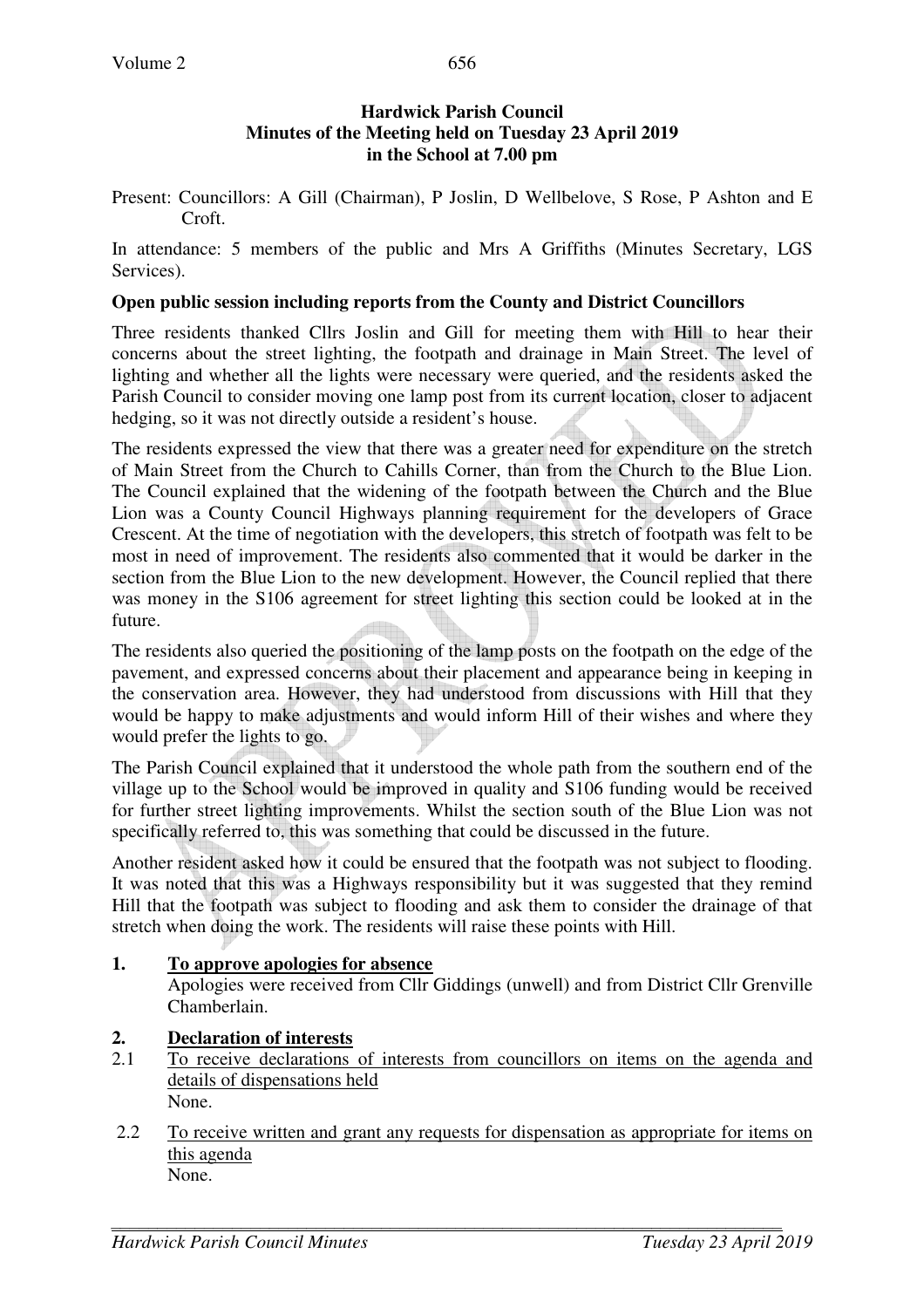**3. To approve the minutes of the previous meeting on 26 March** 

 RESOLVED that the minutes of the meeting on 26 March be approved and signed by the Chairman as a true record. (Prop PJ, 2nd DW, carried with 4 in favour and 2 abstentions)

- **4. Matters arising and carried forward from the last or previous meetings for discussion/decisions**
- 4.1 (4.1) Neighbourhood Watch request for CCTV in the village A reply from the Police was awaited and had been chased.
- 4.2 (4.2) To consider quotation for re-painting of the old telephone kiosk in Main Street RESOLVED having considered two quotations for the work, to accept the quotation from Sharp Property Services at a cost of approximately £400.00 for two days' work. (Prop SR, 2nd AG, unanimous)

RESOLVED to order the paint from X2connect at a cost of £99.59 plus VAT. <sup>(Prop SR,</sup> 2nd AG, unanimous)

- 4.3 (4.3) Emergency Plan update RESOLVED, in the absence of Cllr Giddings, that this item be deferred.
- 4.4 (4.6) Works to the pond to consider Environment Agency report and quotation if received

RESOLVED, noting that a quotation was still awaited from Buchans and ownership and issues regarding flooding were still to be clarified, to write to the Cambridgeshire Wildlife Trust for advice in accordance with the Environment Agency suggestion.

- 4.5 (7.2) To clarify the decision on the purchase of new Speedwatch equipment RESOLVED, to confirm that the new speedwatch equipment is from Morelock at a cost of £2474.00 plus VAT. (Prop SR, 2nd PJ, unanimous)
- 4.6 (8.1) Maintenance of benches at Egremont Road RESOLVED, in Cllr Giddings's absence, to defer this item.
- 4.7 (9) Volunteering under the Duke of Edinburgh Scheme RESOLVED having considered Cllr Ashton's suggestions for volunteer opportunities under the scheme, including assistance with the website, to accept Cllr Croft's offer to take on the webmaster role and provide support and supervision, and that Cllr Rose and Croft should liaise on what is required and draw up terms of reference. The opportunity was welcomed to encourage engagement between the younger members of the community and the Parish Council. (Prop SR, 2nd AG, carried with 1 abstention) RESOLVED, having noted the Clerk's advice, to consider further volunteering

possibilities, including more litter picking, at the next meeting, and that Cllr Ashton be authorised to update Comberton Village College. (Prop SR, 2nd AG, unanimous)

- 4.8 (9) To consider the condition of the village notice boards RESOLVED to obtain quotations for the refurbishment of the notice board at the south end of Main Street initially as this is the one in the poorest condition.
- 4.9 (9) Fly posting RESOLVED in the absence of Cllr Giddings, to defer this item.
- 4.10 (9) Surplus sports equipment on the recreation ground RESOLVED in the absence of Cllr Giddings, to defer this item.
- 4.11 (Feb meeting) Bus shelter graffiti to consider quotations RESOLVED having considered two quotations, and noting that cleaning may make the perspex cloudy, to accept the quotation from  $J \& S$  Gardening to clean the three affected bus shelters on St Neots Road, namely those at the Dry Drayton turn,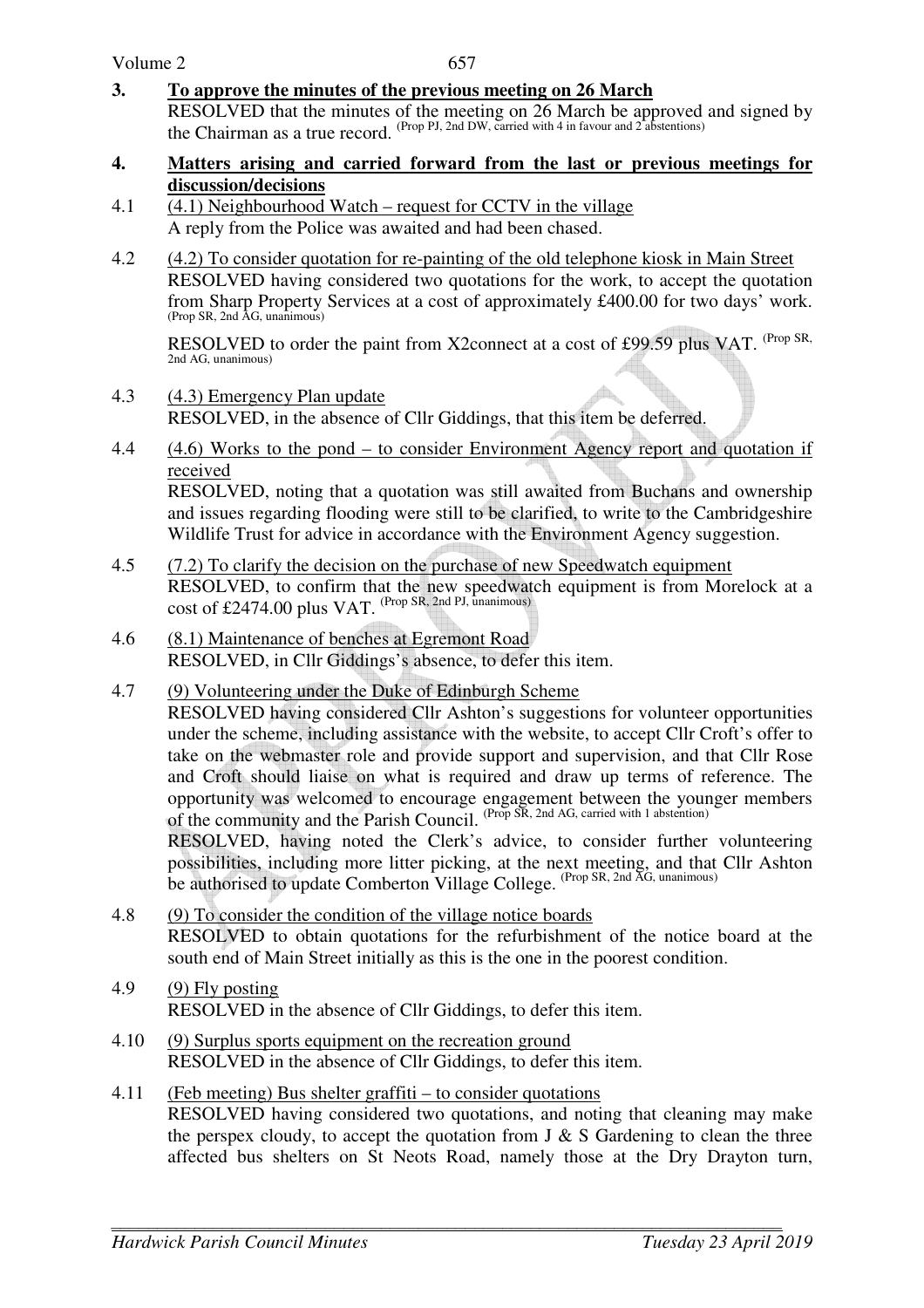opposite Cambridge Road, and between Cambridge Road and Long Road, for the sum of £220.00 plus VAT. (Prop AG, 2nd DW, unanimous)

Briars behind the shelters are to be reported online to CCC by Cllr Joslin.

4.12 (Feb meeting) WSP street lighting and path widening Main Street – to confirm if the street lighting design is acceptable and that the Parish Council will take on long term maintenance of the lights so that CCC may sign the S278 agreement. Consideration to be given to any correspondence from residents on this matter

RESOLVED, having noted the comments of residents, to respond that the street lighting design is acceptable to the Parish Council, but the Council asks that consideration be given to minor changes to the placement of the lamp posts requested by the local residents, and also to take into account the local residents' views about the final markings for the pavements.

RESOLVED to confirm that the Parish Council agrees to take on the long term maintenance of the lights. (Prop SR, 2nd DW, unanimous)

Cllr Ashton left the meeting briefly at 8.34 pm and returned at 8.36 pm.

4.13 (4.10) Internal Auditor appointment

RESOLVED, noting that the signed contract had not been returned, and the delayed date of the audit, and having also considered concerns about independence, to continue with the appointment of LCPAS and to confirm with them that they will carry out the audit and pick up the books as soon as possible after May bank holiday Monday. (Prop SR, 2nd AG, unanimous)

4.14 (6.3) Tree planting in villages SCDC had replied that there were no current schemes for villages.

### **5. Correspondence/communications received**

- 5.1 The Salvation Army request to site a clothing recycling bank in the village RESOLVED, as the Parish Council regarded the previous bank as a well used facility for the village, to respond that the Parish Council would like to have a clothing bank in the corner of the Egremont Road car park. (Prop AG, 2nd DW, unanimous)
- 5.2 Countryside Properties Bourn Airfield Development plans RESOLVED to invite the representatives to the June meeting.
- 5.3 SCDC Village Design Statements consultation Noted.
- 5.4 SCDC Mobile Warden Scheme enquiry RESOLVED to respond that there is no scheme in the village, but the Council considers that a scheme would be of interest to local residents and would like to have more information on how the scheme would operate. (Prop AG, 2nd PJ, unanimous)

### **6. Planning Applications and Decision notices and tree works applications**

- 6.1 Planning applications received since the last meeting
- 6.1.1 S/1035/19/FL 101 Bramley Way First floor extension above existing ground floor RESOLVED to support the application. (Prop AG, 2nd PJ, unanimous)
- 6.1.2 S/1082/19/AD Land east of Highfields Road, Highfields Caldecote 1x stack sign advertisement RESOLVED that the Parish Council has no comments. (Prop AG, 2nd PJ, unanimous)
- 6.2 SCDC Decision Notices
- 6.2.1 S/0867/19/DC 175 St Neots Road Discharge of condition 3 (Noise mitigation management plan) of planning consent S/3137/18/VC for removal of condition 4 (number of users) of planning consent S/1256/18/FL for change of use of part of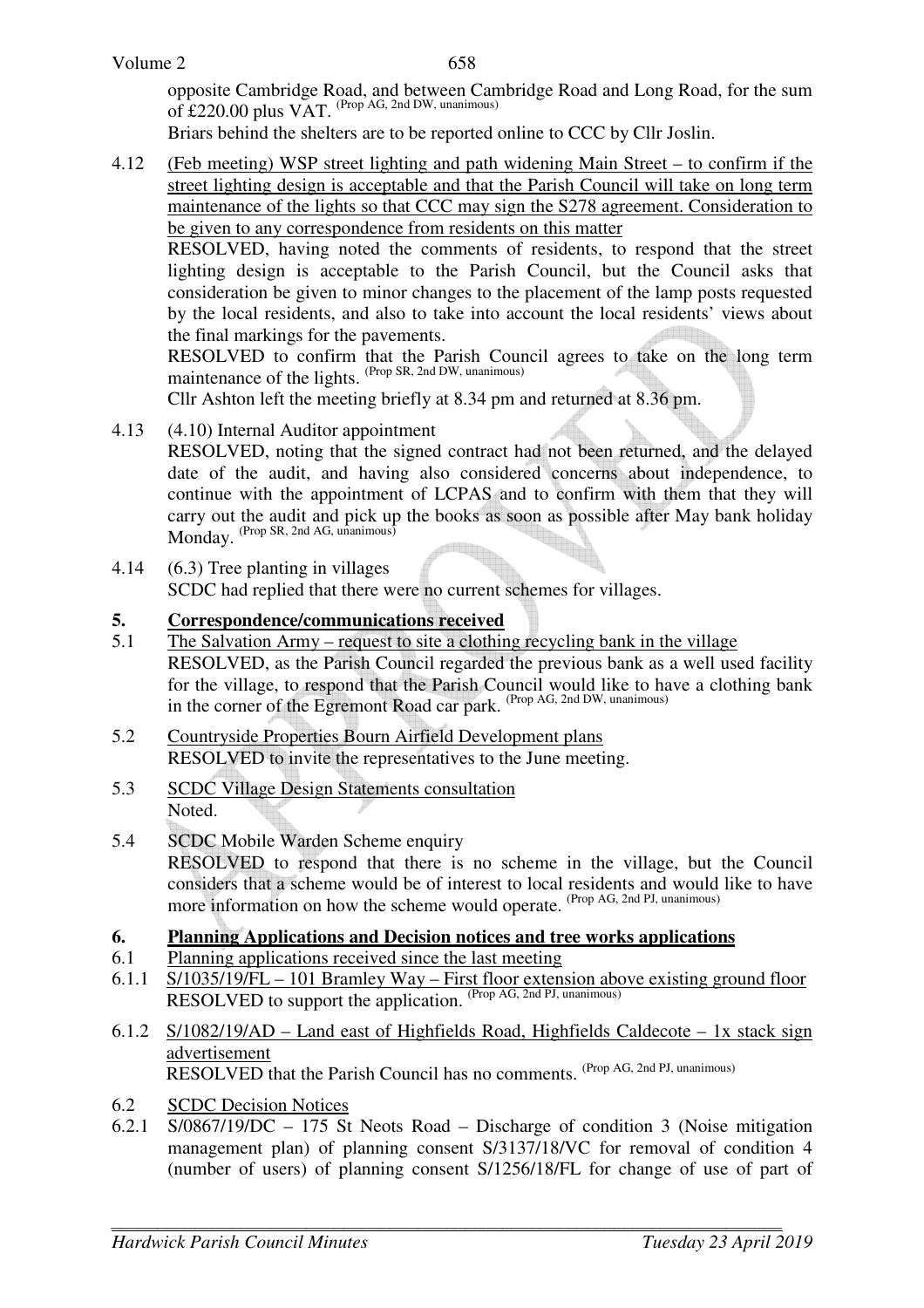commercial unit A1 pet store to D2 gym/personal and small group fitness training business – Permission granted.

- 6.2.2 S/0584/19/DC 26 Main Street Discharge of conditions 5 (Method statement for repair of the Bressemer beam), 6 (Mortars plaster and render), 7 (Methodology for cleaning brickwork and repair of any new or replacement bricks) and 9 (Recording of works with drawings and photographs) pursuant to listed building consent S/0584/19/DC – Permission granted.
- 6.2.3 S/0488/19/OL Rear of 31 Cambridge Road Outline planning permission for erection of 1 no. detached bungalow with some matters reserved except for access and scale – Withdrawn.
- 6.2.4 S/0477/19/FL Redruth, Hall Drive Front entrance automatic gates and fence Permission granted.
- 6.2.5 S/0343/19/FL 12 Merton Walk Front porch extension Permission granted.
- 6.2.6 S/0320/19/DC 11 Cambridge Road Discharge of conditions 2(i) (Materials), 3(i) (Boundary treatment), 4(i) (Hard and soft landscaping), 6(i) (Surface water drainage), 7(i) (Plan showing finished floor levels), 8(i) (Details for the construction of the parking and turning area) and 13 (Hedge) pursuant to planning permission S/4392/18/VC – Permission granted.
- 6.2.7 S/0040/19/DC Land South of 279 St Neots Road Discharge of condition 5 (Landscaping) of planning consent S/3064/16/OL for outline planning permission for a residential development of up to 155 dwellings following demolition of two existing dwellings with areas of landscaping and public open space, and associated infrastructure works with all matters reserved except for access – Withdrawn.
- 6.3 Tree Works Applications None. An application for 84-86 Main Street had already been approved by SCDC.

## **7. Members reports and items for information only**

7.1 New Housing Developments and Planning Obligations including appointment of architect

Cllr Rose reported that the Working Group had carried out a process for interviewing architects and identified AMA Chartered Architects as an architect for the project.

RESOLVED that the Parish Council confirms that it is satisfied with the process carried out by the group so far in identifying an architect for the project and approves the group moving to the next stage of the appointment, which is to agree draft conditions of engagement and fees which will be put to the Parish Council for their approval in due course as a party to the agreement. <sup>(Prop PA, 2nd AG, carried with 1 abstention)</sup> The Grace Crescent development is progressing.

## 7.2 Village Plan printing

The printed copies of the Village Plan had been delivered to the village.

RESOLVED with regard to distribution, that Cllr Gill should ask Peter Cornwell whether it would be possible for the copies to be delivered at the same time as the next issue of Hardwick Happenings.

On a proposition by the Chairman, the meeting was briefly suspended at 9.20 pm to enable Martin Cassey to speak. The Community Association wish to place a welcome pack for new residents in the show home for Meridian Fields, and it is envisaged that additional copies will be required by new residents, necessitating a reprint. The Parish Council indicated that it would be amenable in principle should a request be made to a future meeting. The meeting resumed at 9.22 pm.

### **8. Finance, procedure and risk assessment**

8.1 To consider any quotes for urgent work required because of risk and Clerk's use of delegated powers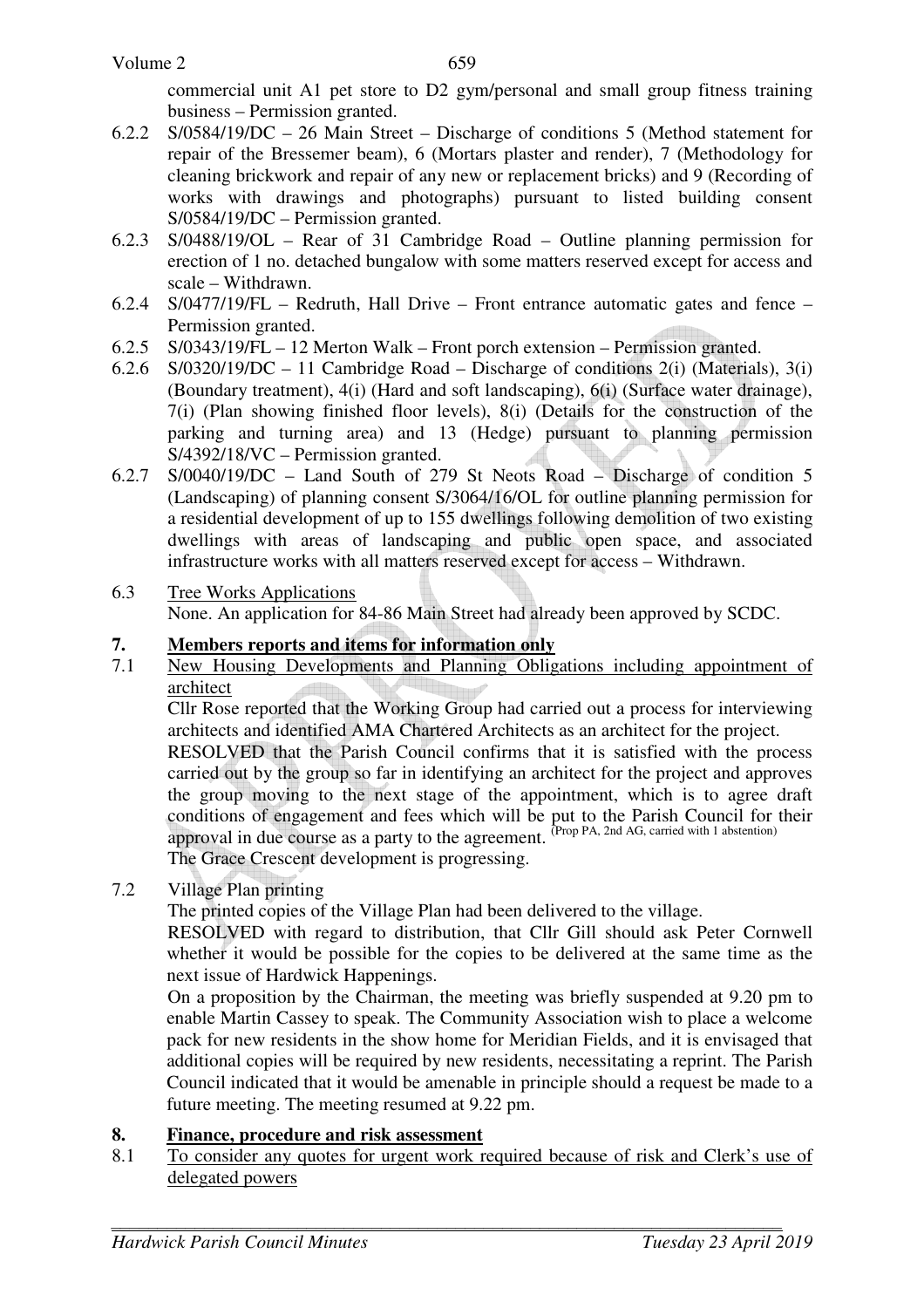#### Volume 2

None.

8.2 To receive play areas and skate park inspection reports

The play inspection reports were received.

RESOLVED, as residents had reported youths equipped with tools had been deliberately loosening or removing bolts from the new play equipment which had now been replaced and tightened and observing that the very large tyres used by the fitness training group had been moved around to contact the Police to report this activity and ask them to keep an eye on the play area, and on the tyres stacked between the Pavilion and the tennis courts.

RESOLVED given the verbal report, that at Worcester Avenue, the brick wall between the parking area and the playground was deteriorating with bricks crumbling away, Cllr Wellbelove should take a look with a view to establishing the ownership of the wall and report back to the next meeting.

#### 8.3 To receive the financial report and approve the payment of bills

RESOLVED that the payments as listed in the finance report should be paid, plus RPM (Egremont Road play repairs) £876.00, Hardwick Community Association (Affiliation fee)  $£45.00$ . (Prop PJ, 2nd DW, unanimous)

| Salary                                                       |  | £90.56   |
|--------------------------------------------------------------|--|----------|
| Salary                                                       |  | £135.72  |
| NEST (Pension) (DD)                                          |  | £173.53  |
| Hardwick School (Room hire)                                  |  | £87.50   |
| LGS Services (Admin support)                                 |  | £1337.29 |
| LGS Services (Admin support)                                 |  | £288.00  |
| Credits, including investment interest and rent, were noted. |  |          |
|                                                              |  |          |

8.7 To consider the Accounting Statements (Section 2 of the Annual Return)

The Accounting Statements were considered. Clarification was sought on the period to which the debtors and creditors related, what they were for and how overdue the payments were, and whether the VAT covered one or four quarters. Clarification was also sought on the method of valuation of assets.

- 8.8 To approve the Accounting Statements by resolution RESOLVED that the Accounting Statements be approved. (Prop DW, 2nd PJ, unanimous)
- 8.9 To ensure that the Accounting Statements are signed and dated by the person presiding at the meeting RESOLVED that the Accounting Statements be signed and dated by the Chairman on the Council's behalf. (Prop DW, 2nd PJ, unanimous)
- 8.4 To carry out a review of the effectiveness of the system of internal control that has been in place during the year under review (between 1 April 2018 and 31 March 2019)

The system of internal control was reviewed and all appeared to be in order. (Prop PJ, 2nd AG, unanimous)

- 8.5 To prepare the Annual Governance Statement (Section 1 of the Annual Return) RESOLVED that statements 1-8 in the Annual Governance Statement be all answered "Yes," apart from Question 9 (Trusts) which was not applicable. (Prop SR, 2nd AG, unanimous)
- 8.6 To approve the Annual Governance Statement by resolution RESOLVED that the Annual Governance Statement be approved and signed by the Chairman on the Council's behalf. (Prop PJ, 2nd DW, unanimous)